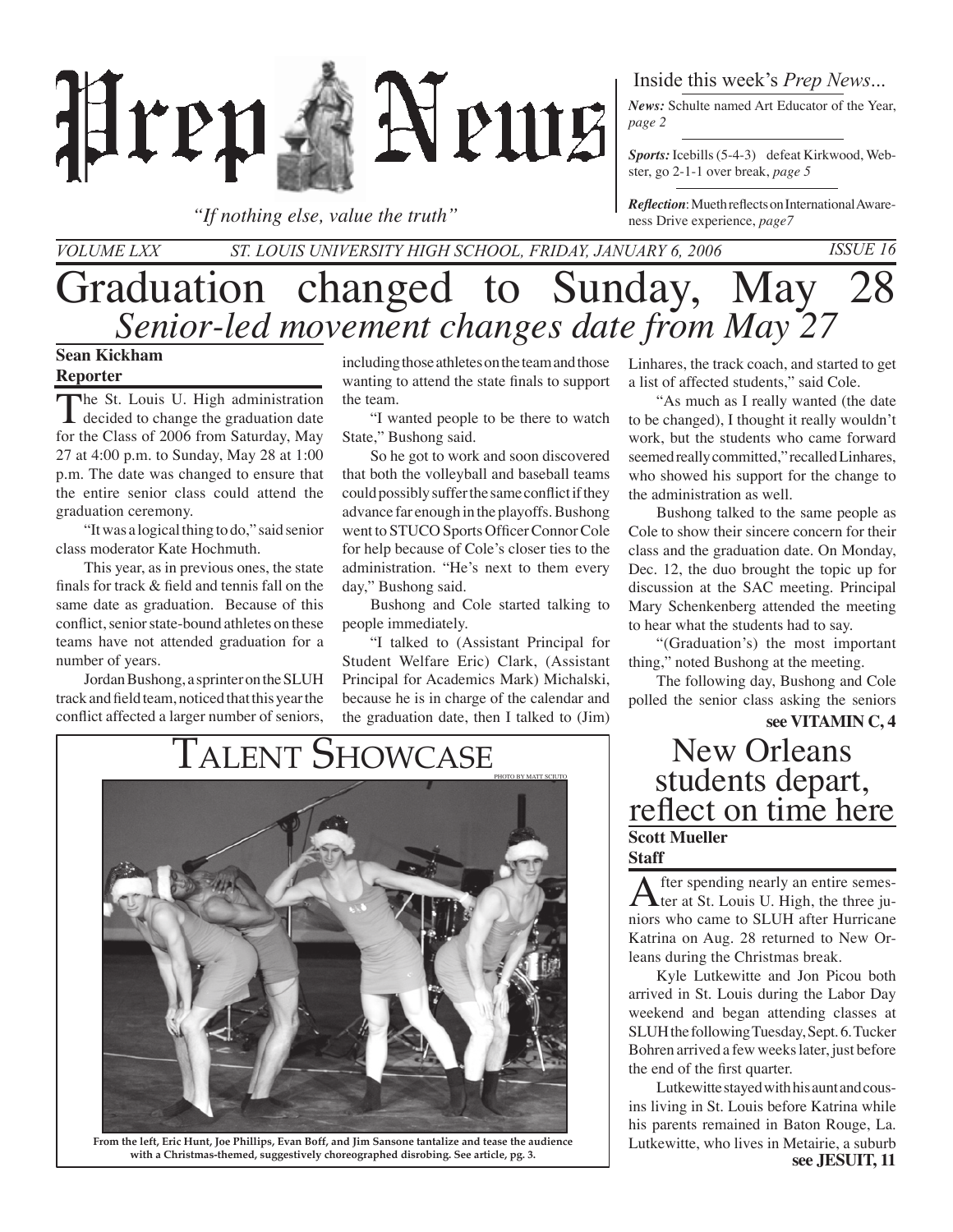2 **News** January 6, 2006

# Indelicato sings his way to state chorus

### **Dan Everson Staff**

Junior Alex Indelicato, a singer in the<br>St. Louis U. High varsity chorus, has **Tunior Alex Indelicato, a singer in the** qualified for the Missouri State Chorus. Indelicato's score at the Missouri Metro District 8 Chorus tryouts was high enough to allow him to audition for the State Chorus. Fellow junior Dan Zdrodowski and senior Mike Moramarco also achieved this honor, but they did not qualify for the State Chorus.

 According to SLUH choral director Joe Koestner, about 3,000 students auditioned for State—about 270 per district. The tryout itself consisted of a difficult prepared solo, as well as sight-reading and music theory exercises. Singers were judged anonymously, with emphasis on dynamics, diction, rhythm, and pitch.

"I was pretty confident (going into the tryout), just because I've done it for so long," Indelicato explained. He added that practice with Koestner and Jerry Quinn also

contributed to his confidence at auditions.

Koestner informed Indelicato of his accomplishment three days after the State tryouts. He qualified for the chorus as the alternate bass singer. Although he was only an alternate, Indelicato decided to go ahead and practice the several advanced pieces of music—some of which are in foreign languages—that the State Chorus will perform. His work was rewarded when one of the bass singers dropped out.

"I got pretty lucky, actually, because Doc Koestner said that, in all of his years doing State, he's only seen one alternate go (on to perform with the chorus)," Indelicato said, "so that was pretty exciting. … It's a real honor to be one of a hundred people selected in the entire state to go to State (chorus)," he continued.

As a member of the State chorus, Indelicato will attend three rehearsals this month with the 15 other District 8 singers who made State. The entire chorus, consisting of 192 singers, will meet at Tan-Tar-A Resort at the Lake of the Ozarks during the week of Jan. 25. While there, the chorus will rehearse with a clinician before performing at the Missouri Choir Directors Association convention, also in Tan-Tar-A.

"Alexander has already distinguished himself by being accepted to the opera training program at Webster University. … He's actively involved in singing," Koestner remarked.

Opera is included among Indelicato's plans for future singing: "I'm going to continue singing, singing solo, going into opera as a career, (so) one of my big plans now is getting my college audition repertoire together," Indelicato said. "(Another) goal is to make State next year," he added. Indelicato also stated performance in Europe as a long-term goal for his singing career.

 Indelicato was grateful for the help he received from Koestner and Quinn. "Thanks to Doc … and Mr. Quinn for their help in preparing me. I don't think I could have done it without them," he concluded.

# Schulte named St. Louis' Art Educator of the Year

### **Charlie Landis Staff**

Fine arts teacher Joseph Schulte, al-<br>ready the namesake of the St. Louis U. High theater, will add one more accolade to his accomplished teaching career when he receives the Art Educator of the Year Award from the St. Louis Arts and Education Council at the end of the month.

The St. Louis Arts and Education Council is a non-profit organization which raises funds from the private sector to support the arts and art education activities in the St. Louis metropolitan area.

Said Robert Ciapciak, the board chair of the Arts and Education Council, on the council's website, "On Jan. 30, 2006, the council will celebrate the 15th annual St. Louis Arts Awards with an extraordinary list of honorees that represent the quality of art, education, and philanthropy that exist in our area." Schulte, who was also the Missouri Teacher of the Year of 1984, will be the featured award recipient of the evening.

Former SLUH President Paul Sheridan, along with Schulte's boss at The Muny (where Schulte is the stage manager), helped to start Schulte's nomination two years ago by submitting written essays to the Arts and Education Council for their discussion and pending decision.

 When asked if he expected to receive the honor, Schulte said, "I had no idea. ... I'm always surprised when somebody does this."

Besides the title of Art Educator of the Year, Schulte will also receive a trophy at the ceremony at the Chase Park Plaza.

 Schulte reflected on his reception of the award, saying, "Any time that you're a teacher, you probably don't expect to get anything other than the good papers, the smiles from the students and the nods of their heads when they understand. So when somebody in the community recognizes that, it's a nice pat on the back, and it's nice affirmation that what you've been doing has worked."

 Schulte said that receiving the award will not change his teaching style or character. "As my wife used to say, 'Okay, you've got

the award today, tomorrow you take out the garbage."

Schulte continued, "You've just got to really realize that now you've just got to work as hard as you did then. ... You never want to stop as long as you want to teach and enjoy teaching."

 Junior Sam Leverenz, an actor and stage manager under the direction of Schulte, said, "It only makes sense (for) someone who's devoted so much of his life to the arts (to win the award)." Leverenz added, "With so much experience that he already has, I think it's kind of hard to improve (after winning the award)."

 Fellow fine arts teacher Kathryn Whitaker commented on the award, saying, "This is a big year for him."

 Schulte commented, "I don't look at this as a job; I look at this as a career."

Currently, Schulte is recovering from a rib injury that occurred last weekend. He is also working on the production of the Dauphin Players*'* next show, *Fiddler On the Roof.*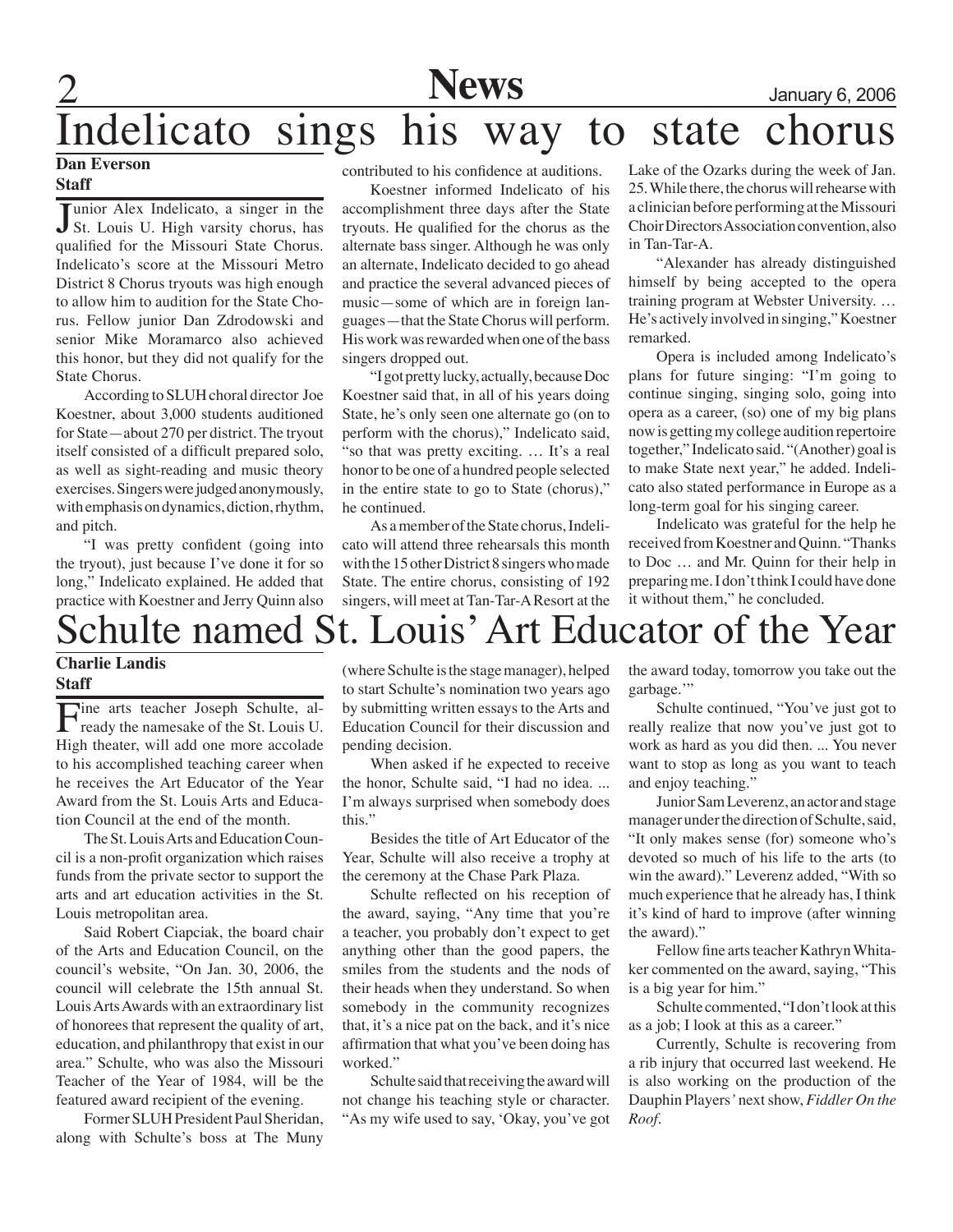

## Talent Show amazes, rocks, frightens

### **Matt Hubbard Reporter**

nly one show can feature the musical talent of stars such as Mannheim Steamroller, Guns N' Roses, Mariah Carey, Queen, Neil Diamond, the Beastie Boys, and the Eagles as well as the "comedic talent" of emcee STUCO Sports Commissioner Connor Cole.

The annual STUCO talent show jumped to a start after the basektball game against DuBourg on Saturday, Dec. 17. For the first time, people attending the Talent Show were required to purchase a ticket at the door.

 The money—and additional donations totalling \$1200—went to buying Christmas presents for children at Cardinal Glennon Children's Hospital.

As people streamed into the theater, the synthesized sounds of Mannheim Steamroller's Christmas hits could be heard compliments of seniors Mike Moramarco (piano) and Jim Schaefer (keyboard).

 Once everybody was seated, seniors Will Turnbough, Chris Schranck, Eddie Szewc-

zyk, Mark Thies, and Tony Burwinkel shook the house with the Guns N' Roses favorite, "Paradise City."

Before the shockwaves had completely settled, Lynyrd Skynyrd's "Free Bird" captivated the audience, performed by a quartet of freshmen who showed everyone in attendance that even freshmen know how to rock the house.

(Un)fortunately for the audience, the next act featured senior Jim Sansone sporting a dress, backed by muscular seniors Joe Phillips, Evan Boff, and Eric Hunt—all shirtless. In classic celebrity style, Sansone lip-synched to Mariah Carey's Christmas sensation "All I Want For Christmas is You." After a quick costume change into long white robes, the "Holiday Medley" moved into a rendition of "The Little Drummer Boy." Before long, this traditional holiday song became a "Drumline" competition that would impress even Devon Miles. The medley ended disturbingly enough with the quartet doing the "Jingle Bell Rock" dance from the popular teenage movie "Mean Girls."

Seniors Matt Ampleman, Alex Ample-

man, Justin Vilbig, Joe Wotowa, and Pat Zelaya brought the talent show back to live music with The Beatles' "Back in the U.S.S.R."

Queen's "Bohemian Rhapsody" followed, brought to the crowd by the vertically uneven duo of sophomore Patrick Probst and senior Nick Dennis. The duo's combined voices provided the answer to the U. High's timeless question, "Who's high! Who's high!"

 Probst and Dennis preceded a short interlude featuring seniors Jim Scariot and Nick Niehaus miming a man being chased across the stage by various people.

 The crowd in the theater turned their attention back to SLUH bands when Walk Sophie performed the song "Slide" and seniors Mike Meuer, John Shostrand and Mark Theis delivered Ben Folds' "Landed."

The disturbing meter spiked again as seniors Eddie Szewczyk and Colin Akos attempted a Chippendale dance in the vein of the renowned Saturday Night Live skit featuring Chris Farley and asked the audi-

**see TALENT, 10** Becvar, Magistra

# Nelson wins ping pong tourney Deuval, Magi

### **Tom O'Keefe Reporter**

Seventeen SLUH students gathered  $\sum$  in the gymnasium to participate in

the second annual ping pong tournament last Wednesday.

 T h e competitors arrived at 1:00 p.m. and were then assigned to one of five tables after paying an entrance fee of \$5. They proceeded to play one another in a round robin style

of three games won.

sions: freshmen and upperclassmen. Nick Maglasang placed first in the freshmen section, with Jason Nienhaus finishing second.

photo BY kyle kloster

After determining their ranking,

the players began the tournament in the same best two out of three style, except that now the defeated participants were eliminated.

 In the end, the championship match came down to sophomore Andrew Nelson and junior Dan Portnoy. Although Portnoy

had won in their round robin confrontation earlier, Nelson ended up capturing the championship by prevailing in the second

**see FORREST, 10**

## **Jim Santel Core Staff**

Two St. Louis U. High faculty members, Latin teacher Mary Lee Mc-Conaghy and Vice Principal for Technological and Administrative Services Tom Becvar, are slowly but surely regaining their health following their ailments.

McConaghy has been battling a vocal cord infection since early September. She said she is "slowly getting better" and has been working with a speech therapist.

 However, McConaghy said that "there's no prognosis for this type of thing" and isn't sure when she'll be regaining her full speech capabilities. She is still using a microphone in her classes so she can be heard clearly.

"I'm just like Katie Couric without the salary," McConaghy joked.

Becvar has made great strides in regaining his health following the injuries he suffered in a fall on Sept. 24. Becvar, who



**back to sophomore Andrew Nelson in the championship match.**

The participants first played to determine seeds in two separate divi-<br> **See FORREST, 10** See HEALTH. 10

contest to eleven points. The best two out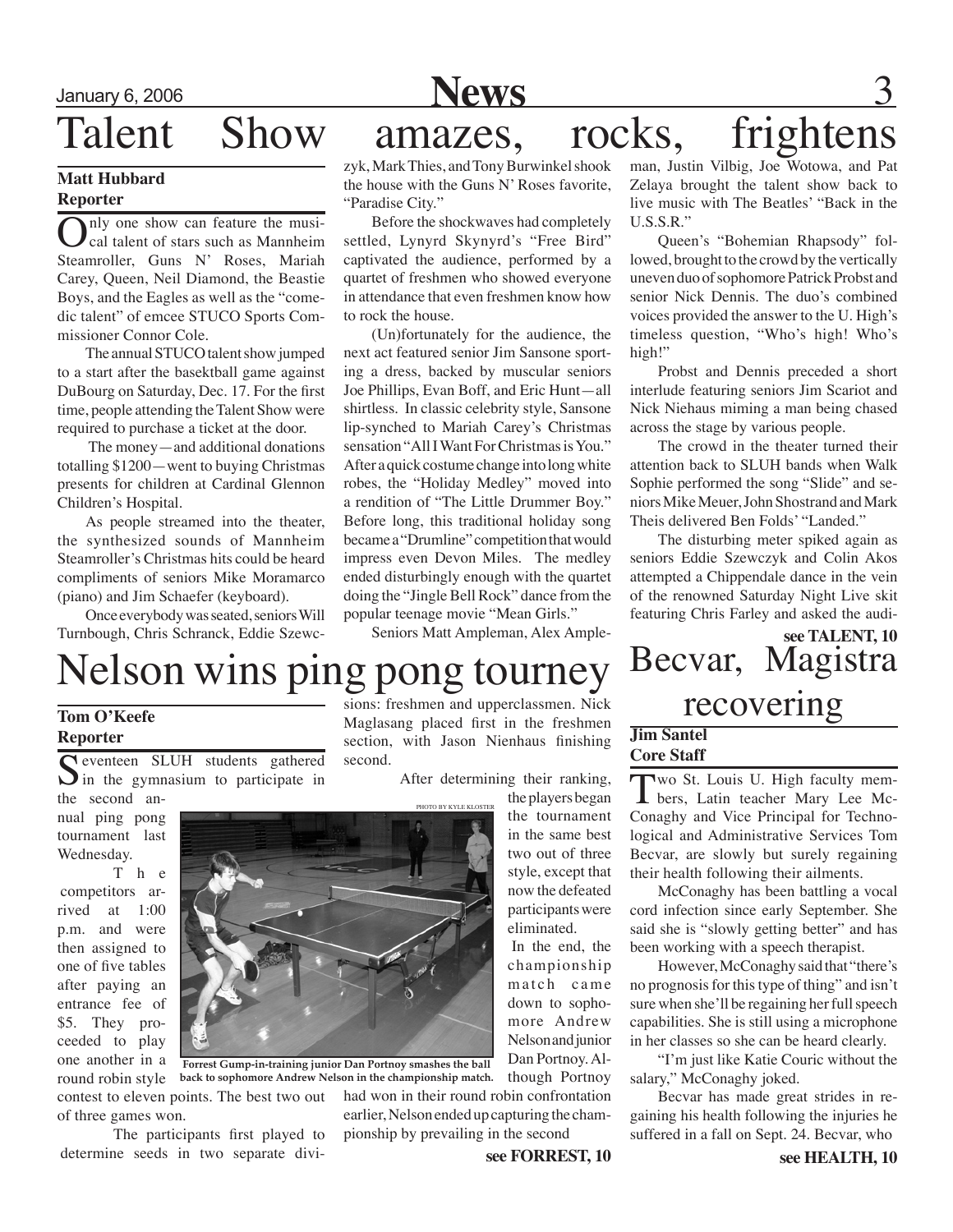## 4 **News** January 6, 2006 **TTAMIN C**

### $(from 1)$

if they thought it important to move the graduation date to accommodate the sports events and if this move would significantly affect their schedules for that weekend. The overwhelming majority supported the date change.

 Cole and Bushong then took the results to Michalski. That Friday, Dec. 16, Cole wrote a letter to the *Prep News* to bring the issue to everyone's attention. Later that day, Michalski sent letters to senior parents explaining to them that the administration was seriously considering changing the baccalaureate Mass and dinner, graduation ceremony, and senior lock-in date to Sunday, May 28 and asked for the parents' input into the situation.

"I was really impressed with the speed that the administration turned around and took care of things," recalled Cole.

"Personally, I think it was a question that was overdue in being asked," said Michalski. "Last year … I got up the morning after graduation, I got in my car and I drove over to Alex Muntges' house to deliver him his diploma," Michalski remembered, "and on the way over I just kept thinking to myself how sad is this that he had to make that choice. ... I'm sorry it's a choice that he had to make, and if we can do something just in terms of simple scheduling to address that, I'd just as soon address it."

Michalski received over fifty responses to the letter. There was "a strong element of people saying, ... 'We don't want (any senior) to have to make that choice … we want the class to graduate together as a group.' And I heard that loud and clear in those responses," said Michalski.

With parents and students alike supporting the date change, other problems had to be addressed.

"There was a very strong response that people did not want to have everything, all the events, on Sunday," Michalski explained. So the administration decided to change only the graduation ceremony to Sunday afternoon and the senior lock-in to Sunday night.

SLUH usually shares the graduation date with Nerinx Hall, but this year Nerinx planned to have their graduation early because of campus renovations that will occur this summer. But SLUH had already scheduled the graduation ceremony for Saturday, May 27 with Powell Symphony Hall. Luckily,

Powell Symphony Hall had a spot on May 28 at 4:00 p.m. and let SLUH reschedule at no extra charge.

Another problem was that the invitations had already been ordered from Jostens before the date was changed. However, because of all the business SLUH gives Jostens, Jostens will put in an insert in the invitations with the new graduation date at no extra charge.

Lastly, the senior lock-in at the Des Peres Civic Center had to be rescheduled, which was "no problem," according to Michalski.

With these problems solved, the administration could change the graduation date seamlessly. Letters were sent home to seniors and their parents in their report cards announcing the change.

 Overall, people are pleased with the changes. "I think that's great," said Cole, "I feel pretty good about (the rescheduled graduation)."

Linhares added, "As a parent having had sons on the track & field team, I was really pleased."

Michalski thought it was important to know, however, that, "no decision either way was going to make everybody 100 percent happy. … We made the best decision that we could make for this year, and this will also affect the way we schedule graduation in future years."

Schenkenberg expressed her gratitude toward the students who initiated the change. She believes the best decision was made for this year and hopes it "shows that (the students and faculty) can work together."

 Bushong is delighted with the changes, knowing that "graduation comes first, it's the one (unifying) thing. Everything else is secondary. All I care about is being with my classmates who I've worked my butt off with for the last four years, and being with my teammates who I've worked equally hard with, on our last day together."

**Beloved cafeteria worker Bea Contestable has returned to SLUH, after injuring her hip on Sept. 1. She said that she is "feeling great. I am happy to be back, because I missed everybody so much." She thanked everybody for their prayers in her absence.**

## *Prep News* **teacher childhood photo quiz results!**

The judges have decided!!!! The *Prep News* Christmas Photo-Matching contest drew all kinds of submissions. Some were insightful, some were average, and some were pitifully abysmal. However, a group of 12 Jr. Billikens spanning the sophomore, junior, and senior classes somehow overcame the obfuscations of time and submitted perfect answer sheets. After deep cogitation late into the night on how to distribute awards among The Twelve, the *Prep News* editorial staff finally adapted Mr. Tom Chmelir's trademark: The Fickle Finger of Fate. The winners are as follows (Come up to the *Prep News* office to claim your prizes):

1<sup>st</sup> place — Murphy Troy M224 2nd place — Fergus Corbella M208 3rd place — Sean Juergensen M210

> Honorable Mentions Ben Ludwig M215 Sam Parr M219 Andrew Guenther M108 Paul Castellano M208 Tim Gallagher M207 Will Horner M216 Dan Wheeland M122 Corey Meyer M114 Brian Sondag M222

Answer Key 1) Mrs. Becky Berger 2) Mr. Steve Missey 3) Mrs. Rebecca Ferrigni 4) Mr. Joe Porter 5) Mrs. Rosemary Queathem 6) Mr. Dave Callon 7) Fr. Jeff Harrison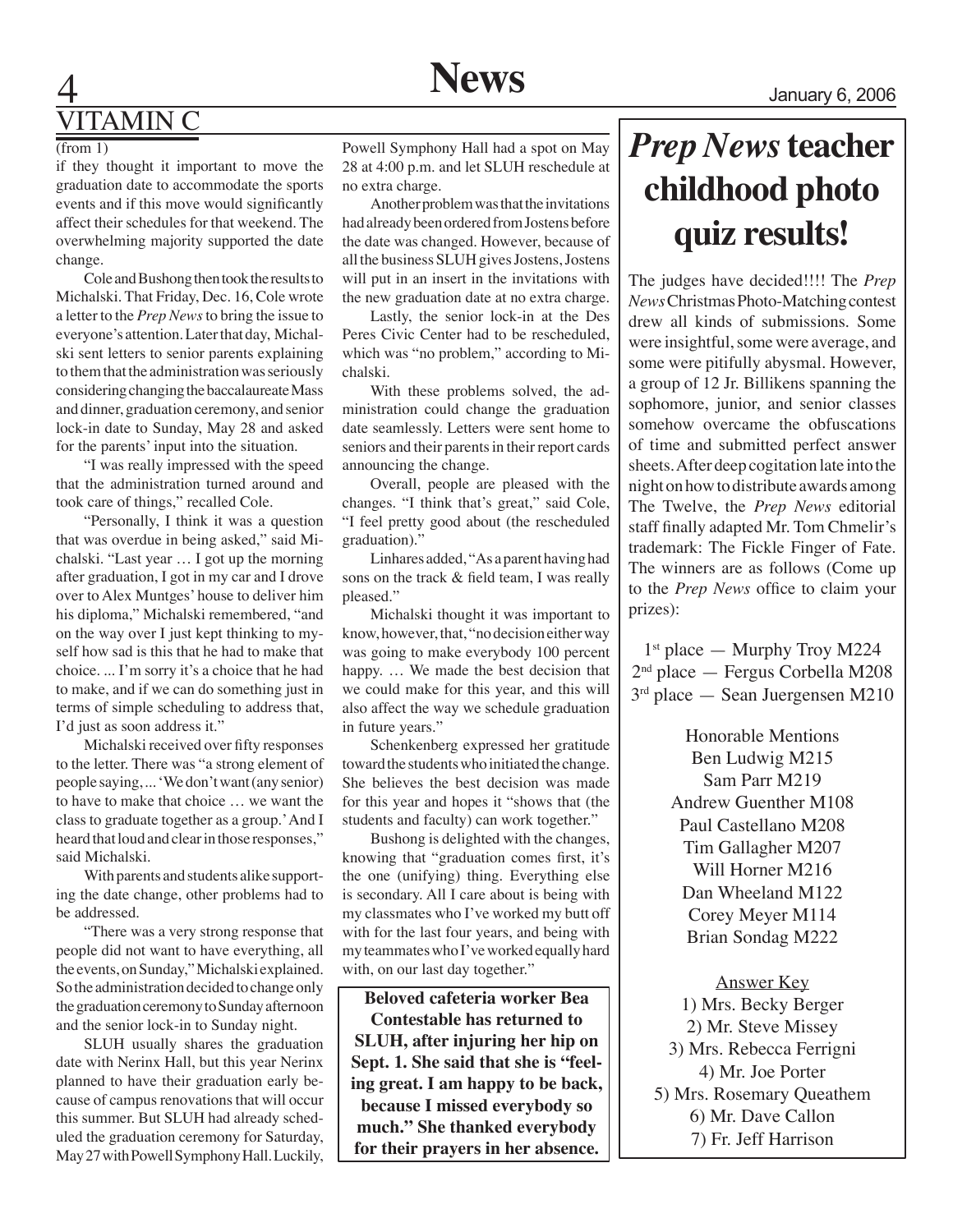# January 6, 2006 5 **Sports** Frozenpondbills go undefeated in last three

### **Matt Beezley Reporter**

After a disappointing 4-4 tie to Fran-<br>cis Howell, the Hockeybills tried to get back in the win column with a victory over the DeSmet Spartans two days before Christmas, hoping to leave their Jesuit rivals winless in the MCC for the first time ever. However, things did not go as the Jr. Bills would have liked, and they suffered a 6-3 loss to their archrivals.

The Jr. Bills came out flat in the first period, and the Spartans scored one in the first period, three in the second, and another in the third, sending the Puckbills reeling and unable to make up for the deficit.

The Blueandwhitebills did not score until the third period, when junior Scott Chesnek and Eddie Effinger slid pucks past the Spartan goalie.

Hoping for a comeback, the Jr. Bills picked up the pace but fell short once again after opponent Sam Goodwin scored his



**Forward Eddie Effinger (22) skates through three Webster players and one Webster stick.** 

third goal, shooting the puck past sophomore goalie Alex Effinger. Freshman Joe Cella scored with 1:28 left in the game off of his own rebound, but his efforts fell short, and

# Aquabills notch two more wins

### **Tony Meyer Reporter**

Although the St. Louis U. High swim-<br>ming and diving team had no meets over the Christmas break, they remained in shape with many practices. Many Jr. Bills donned their speedos and goggles and dove into the Forest Park pool in the early morning, giving up precious hours of sleep over Chrismas break. Some mornings were exceptionally tough, namely an 8,000-yard practice, about 2,000 more yards than normal.

"We practiced really hard over the break. I was pleased with the turnouts. The team is about where we should be at this point in the season," commented head coach Fritz Long.

Upon returning from the break, the Phelpsbills faced Parkway Central in a dual meet on Tuesday night. The Speedobills swam and dove well but lost 91-95. In an exciting race, freshman Trent Going qualified for the 100-yard backstroke with a time

of 59:49. Freshman Will Derdeyn swam his heart out in the 100 freestyle, beating his much taller Parkway Central opponent in a close touch-out.

The following afternoon, the Statequalbills traveled to Mehlville High School for another meet. The team easily won, defeating Mehlville, 163-29. In another impressive swim, John Dombek narrowly missed qualifying for state in the 100 backstroke. The bearded senior will hopefully qualify in one of the remaining meets.

Long took time to remark on upcoming meets: "I'm looking forward to the DeSmet Invitational. We have a solid lineup and we should qualify some more guys for state."

The Saint Peter's Rec Plex will host the DeSmet Invitational on Jan. 14. In the second half of the season, the Aquabills hope to qualify multiple swimmers in the 100 breaststroke and another diver.

The Speedobills swim against Cape Giradeau Central tonight at Forest Park Community College at 4:00. Come cheer on the team.

### SLUH fell to DeSmet 6-3.

"[We] did not come prepared mentally to play every minute of the game," commented

head coach Charlie Busenhart.

 Three days later, the U. High hockey team faced off against the Webster Skatesmen. The Jr. Bills came out ready to play, despite the absence of five regulars. Eddie Effinger scored a SLUH varsity hockey record of three goals in a span of 1:03 in the first period.

 With a 3-0 lead, the Jr. Bills began to slow. After continuous icings by Webster, the Skatesmen scored two power play goals.

 The Puckbills needed an insurance goal, which came late in the second period when Eddie Effinger scored again on the rebound of a shot from

sophomore Ryan Myers. Webster, refusing to give up, scored again in the third, but the solid U. High defense stepped up to the challenge, and the Jr. Bills held on to receive a much-needed victory.

"We got ahead [of Webster], but slowed down and gave them a chance to catch up. Luckily, we recovered and came away with a win," said Busenhart.

On New Year's Eve, the Eastonbills took on No. 6 Kirkwood. Despite being the underdog, SLUH came out firing. Strong defense and an explosive offense awaited the Pioneers when the game began, and junior forward Chris Place scored halfway through the first period to give the Jr. Bills

### **see GELATO, 10**

## Nightbeat

In the jungles of St. Charles County, the Basketbills caged the Wildcats from Hazelwood West last night, 60-49. They led 32-18 at the half, but watched their 14 point lead slip away in the third quarter. Hazelwood West led by two at one point, but the Retaliationbills held the Wildcats to 6 points in the fourth quarter and won by 11. The Jr. Bills shot 49 percent from the field en route to their sixth win of the year. Tonight the Rossbills (6-8) will play CBC in a tough home MCC match-up at 7 p.m.

—compiled by Justin Rottger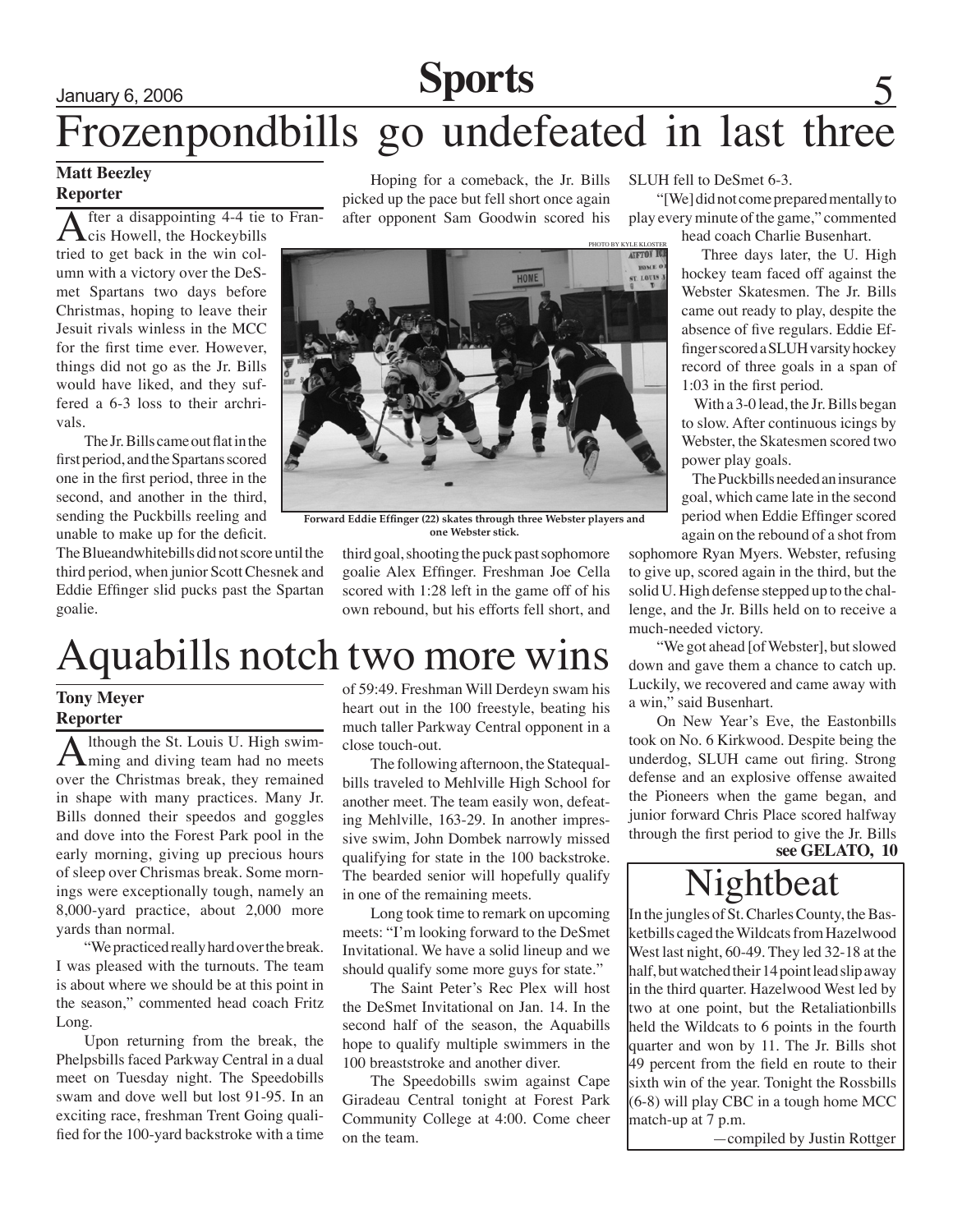6 **Sports** January 6, 2006 Jordanbills beat Chaminade, go .500 over break

### **Justin Rottger Staff**

Getting back on track? Perhaps the St. Louis U. High varsity basketball team is trying to put together a run to turn their season around. Things were looking bright after the Dec. 18 thriller against DuBourg.

 Once a storied rivalry, SLUH faced the Cavaliers right before the Talent Show. However, the opposition tried to stomp on the evening's festivities and held a nine-point lead at the half, 30-21.

SLUH was down by as much as 11 points late in the third quarter, but the Jr. Bills somehow knew the game was still in reach. They stepped up their play, coming down with nearly every rebound and coming away with points each time down the court. The DuBourg lead fizzled because of poor second half shooting, and coupled with SLUH's offensive success, the Jr. Bills rallied in the fourth to take the lead from the Cavaliers.

A desperation three-pointer rimmed out at the buzzer for DuBourg, and SLUH came away with a 54-52 victory, and more importantly, their second win in a row after defeating Chaminade comfortably the night before, 50-33.

 The adrenaline wore off, though, against Parkway West the following Monday, as SLUH was simply outplayed by the Longhorns. Thanks to consistent shooting and only 12 SLUH rebounds, Parkway West defeated the Jr. Bills on their home court, 60-50. Eric Hunt did have 15 points, nine of them off three-pointers, and Joe Phillips had 13 of his own.

Even though SLUH could not win for the third consecutive game, the Jr. Bills still could have concluded their first week of Christmas break basketball on a positive note as they took on conference rival DeSmet on the road. SLUH had more offensive troubles against the Spartans, netting only 15 points in the first half.

DeSmet was still within reach at that point, as the Jr. Bills only trailed by four, 19-15. But SLUH was outplayed in the third quarter, as the Spartans outscored SLUH 21- 10 in the frame and led by seventeen going into the fourth quarter.

The Jr. Bills dropped their second game in a row and sixth on the season, 58-47.

SLUH only converted four of eleven free throw attempts, as DeSmet played a clean game, committing only eight fouls.

The team then took its break for Christmas Eve and Christmas Day, and continued play on Dec. 28 in the Collinsville Holiday Classic. Their first matchup was against host Collinsville High. The Jr. Bills took an early lead on the Kahoks, 8-2. However, Collinsville took it right back from SLUH and led 17-11 at the end of the first quarter. Any momentum that the Jr. Bills began with was almost completely evaporated by halftime; SLUH scored only five points in the entire quarter to Collinsville's 15. Collinsville also outrebounded the Jr. Bills 34-18, and the Kahoks' high shooting percentage came from easy layups and offensive putbacks. Add that to the Jr. Bills' 30 percent field goal percentage, and it equaled an ugly 60-42 loss in the first round of the Holiday Classic.

 After a loss in the consolation round of the tournament to Decatur MacArthur, 56-48, SLUH rattled off two wins in a row

### **see VOUYOUKAS, 11** Grapplebills place two in Spartan 007bills take 2nd at tourney

### **Dan Zdrodowski, Nick Calcaterra Reporters**

The St. Louis U. High varsity wres-<br>tling team fared moderately well at the DeSmet High School Spartan tourna-

ment on Dec. 27 and 28. SLUH took twelfth out of sixteen teams, a respectable standing considering the difficulty of the opponents. Five of SLUH's wrestlers placed in the top eight for their individual weight class, and several underclassmen gained varsity experience. Last Tuesday, SLUH won their first victory of the sea-

At the Spartan tournament, the Jr. Bills scored a total of 145 team points, while the winning team scored over 250 team points.

Varsity wrestling manager Nick Calcaterra

expressed his views on the tournament as a whole, "There are a lot of really good teams out there. Our bracket was a lot harder than the other one, and there were some really good wrestlers out there (in SLUH's bracket). The other bracket had some good wrestlers too, though."

 Although the Wranglebills did not score **see GRAPPLE, 12**

### **Zach Brooks Reporter**

In December, students are usually<br>stressed about exams and preoccupied In December, students are usually with the holidays. The St. Louis U. High rifle team was expecting to get an early Christmas present—a win at the Missouri State Smallbore Championship full course match, a 120-shot, four-hour marathon of riflery. The championship is the longest tourney the team will have to shoot this season.

The team did well at the Missouri State 3-P Indoor Smallbore Championship, even with tough adversaries like Kevin Widbrodt and Brian Neinhaus, both alumni of the Longriflebill squad, as well as other top shooters in the states of Missouri and Illinois. Starting early on Sat., Dec. 17, the silence of the halls of the U. High was broken with the cracks of

**see MONEYPENNY, 11**



semis, take twelth overall

**Devin Austermann (left) commandeers his opponent's leg with a single-leg takedown in the semifinals of the Spartan tournament.**

son against Mary Institute-Country Day School, 46-20.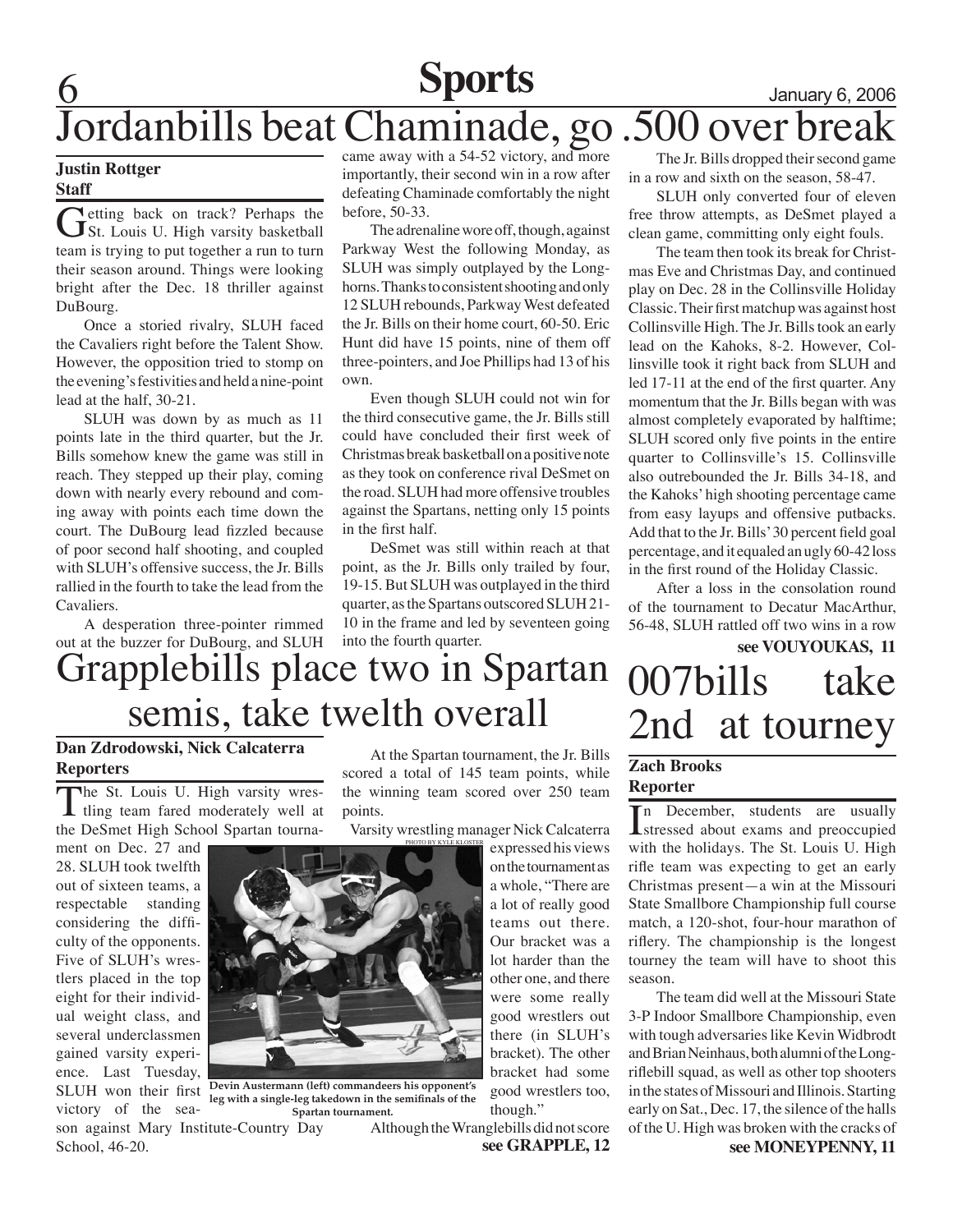# January 6, 2006 **Reflection** 7

### The true meaning of Christmas: International Awareness drive **Andrew Mueth** When the man's wife, Nien, and their two sons, Minh, 13, and

### **Core Staff**

During the first few weeks of December, two things happened that ended up affecting me in a profound way. First, every homeroom collected items for the family each sponsored in this year's International Awareness Drive, an outreach through St. Pius parish in South City, in which every homeroom at St. Louis U. High collects and delivers basic household items such as towels, soap, and flashlights to immigrant families affiliated with the parish. Secondly, I learned that I had a coveted day off from wrestling practice on Saturday, the day of the delivery.

Having learned of my free morning, I immediately signed up to deliver to our family. I figured it would be appropriate for me, the homeroom pastoral representative, to deliver the goods, and looked forward to the service as well as the doughnuts and juice at SLUH before the delivery. Tom Nagel signed up to deliver as well, having said only good things about last year's delivery.

The morning of the drive, I picked up Tom and we headed to school. We loaded up my car, and Scott Mueller joined us in delivery, being up at school to pick up some homework he had forgotten and having nothing else to do that morning. I felt good as I carried the umbrellas, calendar, soaps, towels, blankets and other gifts our generous homeroom had collected, thinking in not so many words of what good people we are, giving these things to these helpless refugees.

Tom and Scott had persuaded me to agree to bring in only some of our gifts on the first time up to the door of our family's one-story flat. I did not like the idea, wanting to stun the family with bulging armfuls of

things for them. I agreed, however, figuring that it was not worth argument.

The father of the family, Linh, (*editor's note: the names of the family have been changed)* opened the door and greeted us in a thick Vietnamese accent with a warm, "Yes, Merry Christmas," and a smile. He kindly invited us into their greeting room. As we set down our loads by the coffee table in front of their leather sofa, I looked around and noticed a nice television and DVD player, and a collection of beer bottles neatly displayed in a cabinet with a glass door, and briefly wondered about the extent of their poverty. Images of beggars I had seen who wore nice Nike shoes and fancy headphones flashed across my mind.

Phim, 5, entered the room, we wished them a Merry Christmas and showed them the gifts. They were appreciative, but not shocked or in awe as I had expected them to be. Beyond "thank you," I could not understand what they were saying, or even whether they were speaking English. All I knew is that they were not dumbfounded or acting like the winners of some dream vacation on a television show, gasping and on the brink of tears.

Tom told them we had more to bring in from my car, if they wanted to come help carry it. I worried about this proposal, not wanting them to come and be underwhelmed by my half-full trunk

*"The only thing in the room they owned was a portrait of the wife's father. Before then, I had not come up with the idea that perhaps others had been just as, if not more generous than me to this family. I now began to understand the completeness of their poverty."*

containing only some detergent boxes and two packages of paper towels. I also did not want them to interfere with my planned scenario of we, the good and kind citizens, stooping to help these lowly immigrants. To my relief, however, they seemed not to understand Tom's request, and we walked back out to my car as I hoped that they would not think we were leaving.

When we returned after a minute, the family was waiting at the door, much as I had imagined them doing before we first rang. After re-entering, Scott and Tom chatted with the father and the boys as I tried to explain the gift cards to the mother. She asked me if she was to use them with the food stamps she has been using since her arrival in September, and I tried to tell her that she should use them in place of food stamps. Tom and I did our best to explain, and I just hoped they would be able to use the cards. To assure myself that they would use the cards and in an attempt to take off some of the responsibility if they did not use them, I suggested that they ask someone at St. Pius if they were still

confused about the cards.

After we gave them the gifts, the family invited us to sit down, and we began getting to know them over the orange sodas they offered.

The parents' English turned out to be just fine, and they began to tell us about themselves. They had left Vietnam in 1989 (the year I was born, I thought to myself), and had spent much of the time between then and now in the Philippines. The information sheet I had received at SLUH had noted that they had spent the last 15 years in a refugee camp. The family had spent as much time in a military-guarded camp as I had spent alive.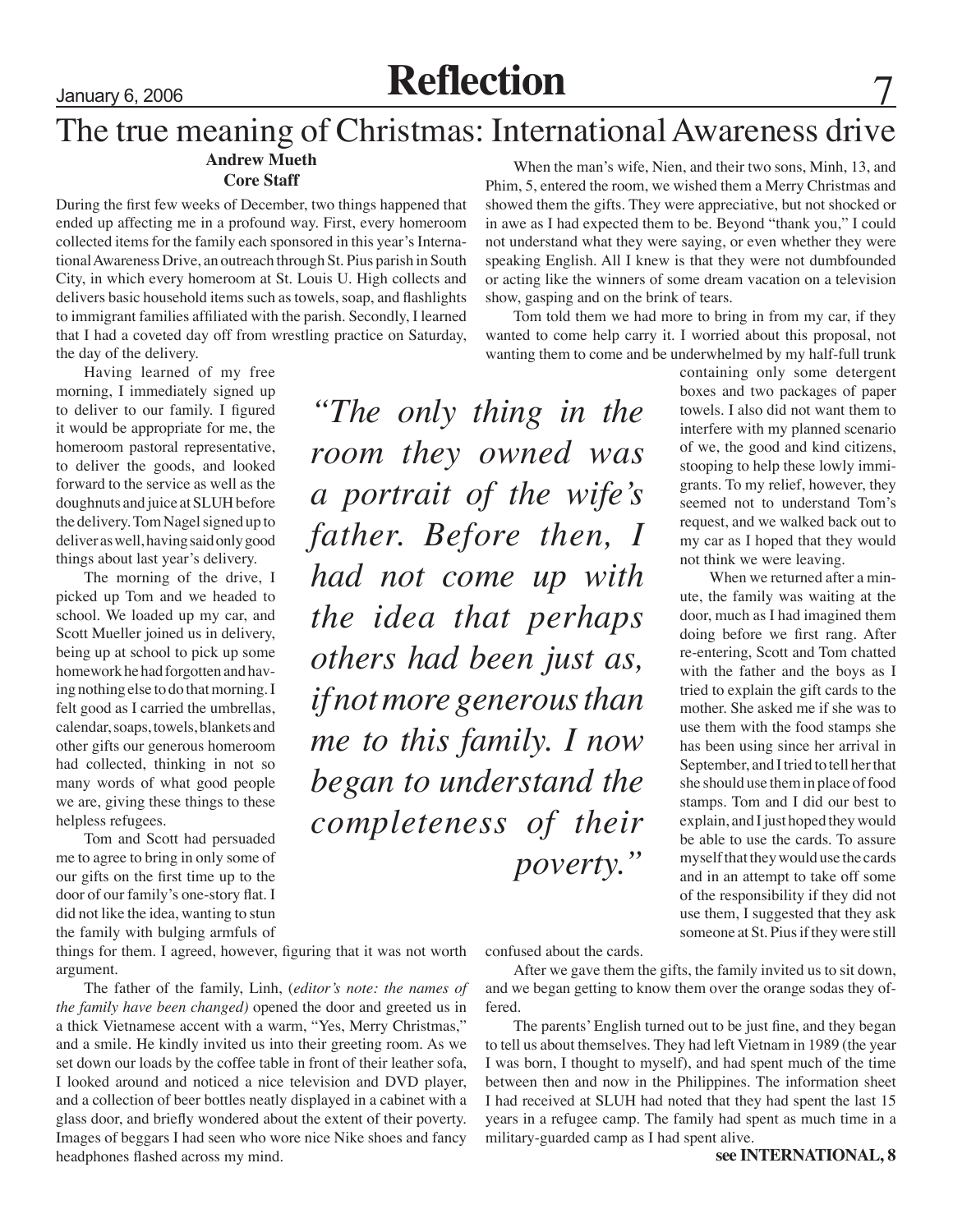*"I was not, then, some su-*

*perhero delivering gifts to* 

*the helpless and miserable* 

*people leagues below me by* 

*participating in the Inter-*

*national Awareness Drive.* 

*... Our gifts simply help* 

*the family get by until they* 

*can begin to support them-*

*selves, and when they do,* 

*they will take pride in being* 

*independent human beings,* 

*controlling their own fate in* 

*America."*

### (from 7)

Now that they are in America, Nien wants to study to be a nurse, even though she knows it will be a lengthy and expensive training. She had wanted to be a nurse since she was in Vietnam, she told us. Linh is looking for a job that will require little training so that he can start supporting his family as soon as they get their green cards.

We continued talking to them, learning about their Buddhist faith, the few Vietnamese families they

know in the area, and often hearing about their desires to work. They told us they planned to stay in the United States forever, and that they like it here so far. They are waiting to get their green cards and take steps towards citizenship.

 They told us that this house was being provided for them through the St. Pius outreach, something I had not thought about before. They explained that nothing in the home was theirs: not the couch or chairs, the TV or DVD player, not the odd collection of beers. The only thing in the room they owned was a portrait of the wife's father. Before then, I had not thought that perhaps others had been just as, if not more, generous than me to this family. I now began to understand the completeness of their poverty.

Apologizing that he had nothing more to give us, the father offered us each a cigarette, which Scott and I declined. Tom accepted, and I responded with a nervous laugh as I thought bad things about how horribly he was treating his body, wondering if he was a smoker. Tom smoked two, praising the quality of the brand, and the father then gave Tom the whole pack, which he put into his pocket when we left.

Tom told me when I next saw him that he does not smoke and that he threw away the cigarettes when he got home. Not until later did I realize why he had accepted them in the first place.

Before we left, the family took pictures of us in front of the gifts using a digital camera that I assume was a gift from some other kind person. We bade them farewell and they said repeated thanks, and we left them after less than twenty minutes.

On the ride home, Tom reminded me that their culture values work so much. In fact, they themselves had asked if we had to leave because we had dates with girlfriends and we laughed and joked no, that was last night. They then told us that high school students in Vietnam focused only on school, and not until college did young people pursue relationships.

The family loved giving us what they had to offer, specifically

the sodas and cigarettes. They even seemed to take rejection of what they offered us as rudeness, or perhaps insult. All they lack are the means needed for a start in America, some basis to put them on the equal footing that America has always promised immigrants. Once they get permission to work here, they seem likely to save money and pay off debts. I would be surprised if they are not in modest economic condition less than ten years after they begin working here. All they need are some simple provisions until they can begin

carrying their own burden.

I was not, then, some superhero delivering gifts to the helpless and miserable people leagues below me by participating in the International Awareness Drive. My donations were not to help a family who will be living off of similar donations forever. My help was a kind gesture of welcome into this nation, perhaps, but no awesome pouring out of things for the family. Our gifts simply help the family get by until they can begin to support themselves, and when they do, they will take pride in being independent human beings, controlling their own fate in America.

The family needed these items, true; but the things themselves will be gone after a week, a month, or half a year. The lasting gift I hope that we gave the Trangs that Saturday was our care for this family new to America, having come here after years of suffering and pain. By giving them the bags and baskets of goods, we gave the Trangs a welcome into America, certainly not their first, probably not their most memorable, and likely not their last.

We still showed them that we

cared: we are not the only ones to have done so, and others will do the same as us in the future. But being in the middle of a crowd of welcomers and caregivers does not lessen our impact on this family, does not lessen our care. We may not have amazed them with goods or buried them in things, but I do hope we touched them by giving small tokens of compassion and support as they begin to join America in every way.

My trip to this family's flat humbled my arrogant self into realizing that the family was not begging for aid, not groveling, but eagerly awaiting the day when they can buy paper towels and detergent with money they made themselves. They have come to America not to relax but to make for themselves a new living, and want to work their way up American society. Our gift to them was support in their effort, and their gift to me was humility.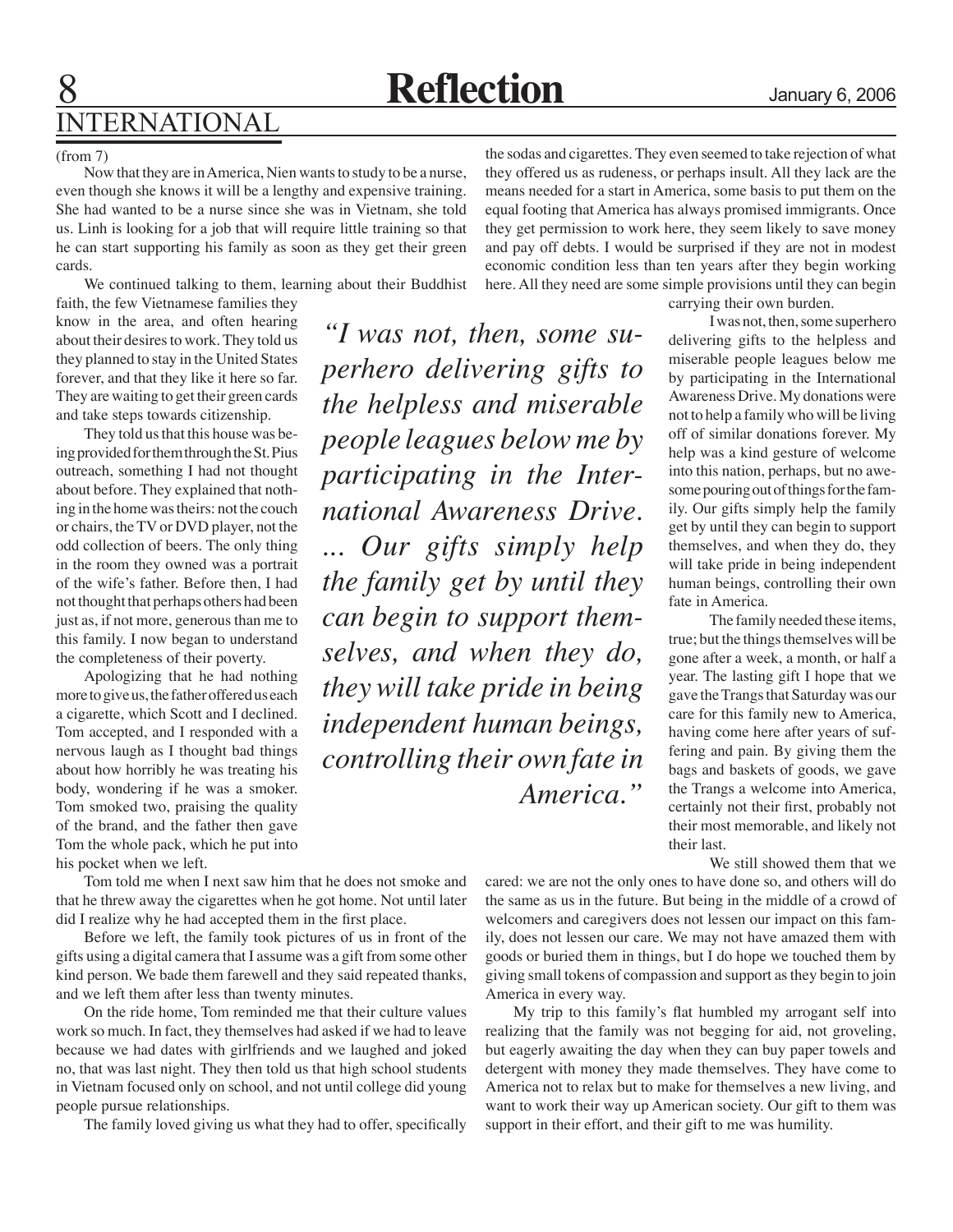# **Sports** 9 Rookbills travel to New Athens, sweep

### **Matt Angeli Reporter**

Thile the Greek Chess Federation sponsored the Acropolis International Tournament 2005 in Athens, Greece, the St. Louis U. High Rookbills had a chess match of their own last Wednesday in New Athens, Ill. where they soundly defeated the New Athens High School chess team with a sweeping old-school score of 30-0.

After a 40-mile drive, the Rookbills arrived to find that the New Athens team had started their clocks at the dot of four, when the match was technically scheduled to begin. Thus they began with 12 fewer minutes than their opponents.

The situation seemed less than sportman-

like, but it made little difference ultimately. The Fischerbills accomplished their styling sweep by winning within one hour, half of the total travel time to and from New Athens High School.

Senior Ben Geisman played board one and won a pawn in the middle game but received doubled pawns in return. In the endgame, he used two pawns to create a fence for his opponent's king as he attacked and mated with his rook.

Senior chess club president Matt Angeli played board two. He captured his opponent's queen leading him to a quick sure win.

Sophomore Josh Dripps played board three. He had a complicated game where he was able to simplify the position and mate his opponent with a kingside flank attack.

Sophomore Stephen Schumacher played

board four and was able to get into an endgame where he had a pawn majority and two rooks to his opponent's few pawns and lone rook.

Freshman Jack Pawloski debuted at board five and smashed his opponent as he was able to achieve a large material advantage. When commenting on his game he noted that it was "very easy."

Overall, the Jr. Rookbills won their games without breaking a sweat. They look forward to their next high school meet when the Alton High School chess team comes to SLUH on Jan. 11.

 Anyone wishing to watch the chess match should come to the Ignatian Conference Room to view the continuation of the Kasparovbills' winning streak. The pieces start moving around 4 p.m.

| <b>BASKETBALL BOX SCORES</b><br><b>CHRISTMAS BREAK</b> |    |    |    |    |             |              |                                            |    |    |    |    |  |
|--------------------------------------------------------|----|----|----|----|-------------|--------------|--------------------------------------------|----|----|----|----|--|
|                                                        |    |    |    |    |             |              |                                            |    |    |    |    |  |
| 12/16/05                                               |    |    |    |    |             | 12/28/05*    |                                            |    |    |    |    |  |
| Chaminade                                              | 10 | 8  | 6  | 9  | 33          | <b>SLUH</b>  | 11                                         | 5  | 9  | 17 | 42 |  |
| <b>SLUH</b>                                            | 10 | 17 | 15 | 8  | 50          | Collinsville | 17                                         | 15 | 10 | 18 | 60 |  |
| Cooney: 21 pts, 3 ast                                  |    |    |    |    |             |              |                                            |    |    |    |    |  |
| Riganti: 9 pts, 3 rebs                                 |    |    |    |    | $12/29/05*$ |              |                                            |    |    |    |    |  |
|                                                        |    |    |    |    |             | Decatur      | 13                                         | 11 | 14 | 18 | 56 |  |
| 12/17/05                                               |    |    |    |    |             | <b>SLUH</b>  | 5                                          | 14 | 14 | 15 | 48 |  |
| DuBourg                                                | 14 | 16 | 8  | 14 | 52          |              | Hunt: 17 pts, 3-8 3PT                      |    |    |    |    |  |
| <b>SLUH</b>                                            | 13 | 8  | 10 | 23 | 54          |              |                                            |    |    |    |    |  |
| Riganti: 14 pts, 6 rebs                                |    |    |    |    |             |              | 12/30/05 Game 1*                           |    |    |    |    |  |
| Cooney: 10 pts, 2 stls, 3 ast                          |    |    |    |    | <b>SLUH</b> | 13           | 13                                         | 16 | 10 | 52 |    |  |
|                                                        |    |    |    |    |             | Madison      | 1                                          | 19 | 9  | 15 | 44 |  |
| 12/19/05                                               |    |    |    |    |             |              | Cooney: 11pts, 3 ast, 6 rebs               |    |    |    |    |  |
| Parkway West                                           | 21 | 12 | 9  | 18 | 60          |              | McNeil: 10 pts, 2 stls, 2 ast              |    |    |    |    |  |
| <b>SLUH</b>                                            | 15 | 11 | 9  | 15 | 50          |              |                                            |    |    |    |    |  |
| Hunt: 15 pts, 3-6 3 pt.                                |    |    |    |    |             |              | 12/30/05 Game 2*                           |    |    |    |    |  |
| Phillips: 13 pts                                       |    |    |    |    |             | <b>SLUH</b>  | 14                                         | 9  | 24 | 15 | 62 |  |
|                                                        |    |    |    |    |             | Triad        | 6                                          | 7  | 8  | 4  | 25 |  |
| 12/23/05                                               |    |    |    |    |             |              | McNeil: 16 pts, 5 stls, 4-4 FT             |    |    |    |    |  |
| <b>SLUH</b>                                            | 7  | 8  | 10 | 22 | 47          |              |                                            |    |    |    |    |  |
| DeSmet                                                 | 12 | 7  | 21 | 18 | 58          |              | *Denotes Collinsville Holiday Classic Game |    |    |    |    |  |

# STAT O' THE WEEK | ANNOUNCEMENT

In the hockey game on Dec. 26th against Webster Groves, SLUH star forward Eddie Effinger scored 3 goals in 1:03, an average of one goal every 21 seconds.

Please keep the family of junior Drake Ramming in your prayers as they mourn the death of Drake's mother Laurie to cancer.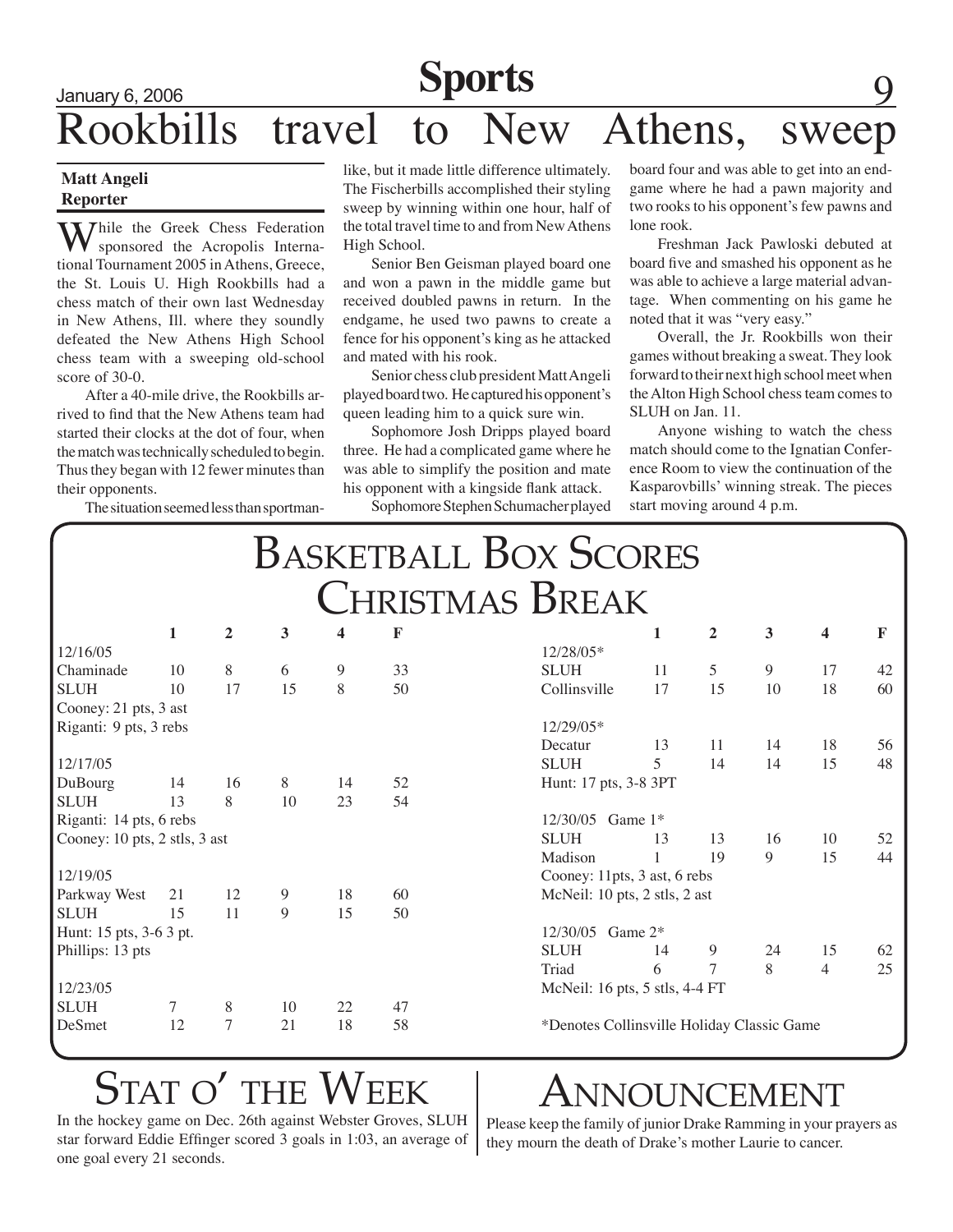

## FORREST

### (from 3)

and final of their three sets. While his prize for winning first place has not yet been determined, Nelson's name will be engraved on the ping pong plaque in the Rec Room.

Junior Dan Portnoy is coached three days a week for the entire year by Sheri Xu, a former champion of Shanghai. Xu also teaches junior Andrew Louvier, the winner of last year's tournament, who couldn't make it this year since he was attending a table tennis camp in South Bend, Indiana.

Champion Nelson practices when he's not at the ping pong table by playing tennis, which gives him an unusual swing that many of his opponents find difficult to counter.

Even the more advanced players found the tournament to be a lot of fun. "We didn't have many people," recalled Nelson, "but we still had a lot of fun. I think that it was successful because we turned out (with a larger profit) than what we had hoped for."

"It went great," summed up club moderator Greg Bantle. "We had the student representatives (juniors) Ryan Pliske and Christian Ronzio run the tournament this year with help from Andrew Nelson and Dan Portnoy. … We had fewer kids show up than last year, but they had just as good of a time and ended up getting to play even more table tennis."

 The club holds optional practices on Mondays, Wednesdays, and Fridays after school. Currently the club is working on ways to advertise its events more extensively.

### Health

### $(from 3)$

ruptured the tendons in his knees after falling down in Kansas City, said that he is "feeling fine." Becvar said that the week of Christmas, doctors removed the immobilizers that prevented him from moving his legs from the hip to the ankle. With the immobilizers gone, Becvar said that he can now begin physical therapy twice a week and drive once again.

"I still have trouble with the steps," Becvar said. "I can do them, but only very slowly." Becvar also said that he has begun to move independently of the walker he has been using to move around, but only "in small spaces, like my house or my office."

Becvar is unsure of how much longer he will need to use the walker, but hopes to have a time frame by Jan. 16.

## TALENT

(from 3)

to vote on the better of the two. Nobody is really sure who won, but in all reality, nobody cares.

Neil Diamond then made a cameo appearance at the talent show in the form of Level Two Storm Spotter Mark J. Zinn accompanied by pianist Matt Anderson. The audience was treated to Diamond's timeless hit "Sweet Caroline." Zinn scored much audience participation during his song. Whether this was attributed to his surprisingly accurate voice or to his sequined shirt, the world may never know. Whatever it was, the junior class performed well in their only appearance in this year's talent show.

 The talent show then switched gears to demonstrate that even SLUH boys have flow. Starting out this segment of the Talent Show were seniors Dave Steitz and Chris Schranck performing the Beastie Boys' "Body Movin'." The bling around Steitz's neck could be seen from outer space.

The talent of senior Sam Cummings joined senior DJ Si Kincaid's annual beatboxing appearance this year. Kincaid provided

## Gelato

(from 5)

The U. High dominated Kirkwood from start to finish, regardless of questionable officiating, which resulted in ten combined penalties in the third period alone. Three Jr. Bills were in the box at one point in the third period.

"Two minutes … well worth it," commented senior Evan Boff as he stepped into the penalty box. The Busiebills came away with a 3-1 victory, with other goals coming from freshman Jack Berger and Eddie Effinger.

"We came out mentally and physically prepared and we banged up on them like they usually do to us," commented Busenhart on the win.

The last game of the holidays came against No. 4 Fort Zumwalt South, the only team to tie the CBC powerhouse so far this year. Once again, the Hockeybills came out strong. Junior A.J. Koller shot one past the goalie with eight minutes left in the opening period to give SLUH the lead.

South popped two goals in the net, despite superb goaltending by Alex Primo, before the Jr. Bills were able to regroup.

the beat as Cummings spit some of his own freestyle lyrics.

 The audience was then transported to Grammy-level rap as Mike Hennicke and the South Side Posse topped off the hip-hop section of the Talent Show with their own original song, "Holla holla, clap clap!"

 The Talent Show went out with a bang, as SLUH's own band, Bob, rocked the house with "Hotel California," with singer Tim Glaser wearing a fluffy pink boa and hat.

Emcee interludes included Cole's various costume changes and appearances by Santa Claus himself, whose bitter "gifts" were summed up by Cole as "blatant disregards" for people. Cole would frequently check in with STUCO Vice President Max Magee to find out the growing amount of money the audience had donated to the children's hospital. The final total collected was \$1200.

STUCO moderator Brock Kesterson commented on the ticket system, "It wasn't perfect but it worked a lot better. It limited the number of people and we didn't have the overflow we've had in years past."

With three minutes left in the second period, junior Dan Steck backhanded the puck into the net, evening the score at 2-2. Not long after, however, South put another one past Primo, and SLUH was once again forced to play catch-up. The battle was hard fought, including numerous stops by both goaltenders and solid defense, as neither team was able to score.

Finally, with 1:29 left in the third period and the Jr. Bills playing with reckless abandon to tie the game, Evan Boff scored with a wrap-around goal that gave SLUH the tie.

 The Jr. Bills continue their three-game unbeaten streak against CBC at 8:30 P.M. at Affton Ice Rink this Saturday. In the words of head coach Charlie Busenhart, "It's time to get back in the win column."

Quote of the Week "Inconceivable!" —Vizzini, in *The Princess Bride*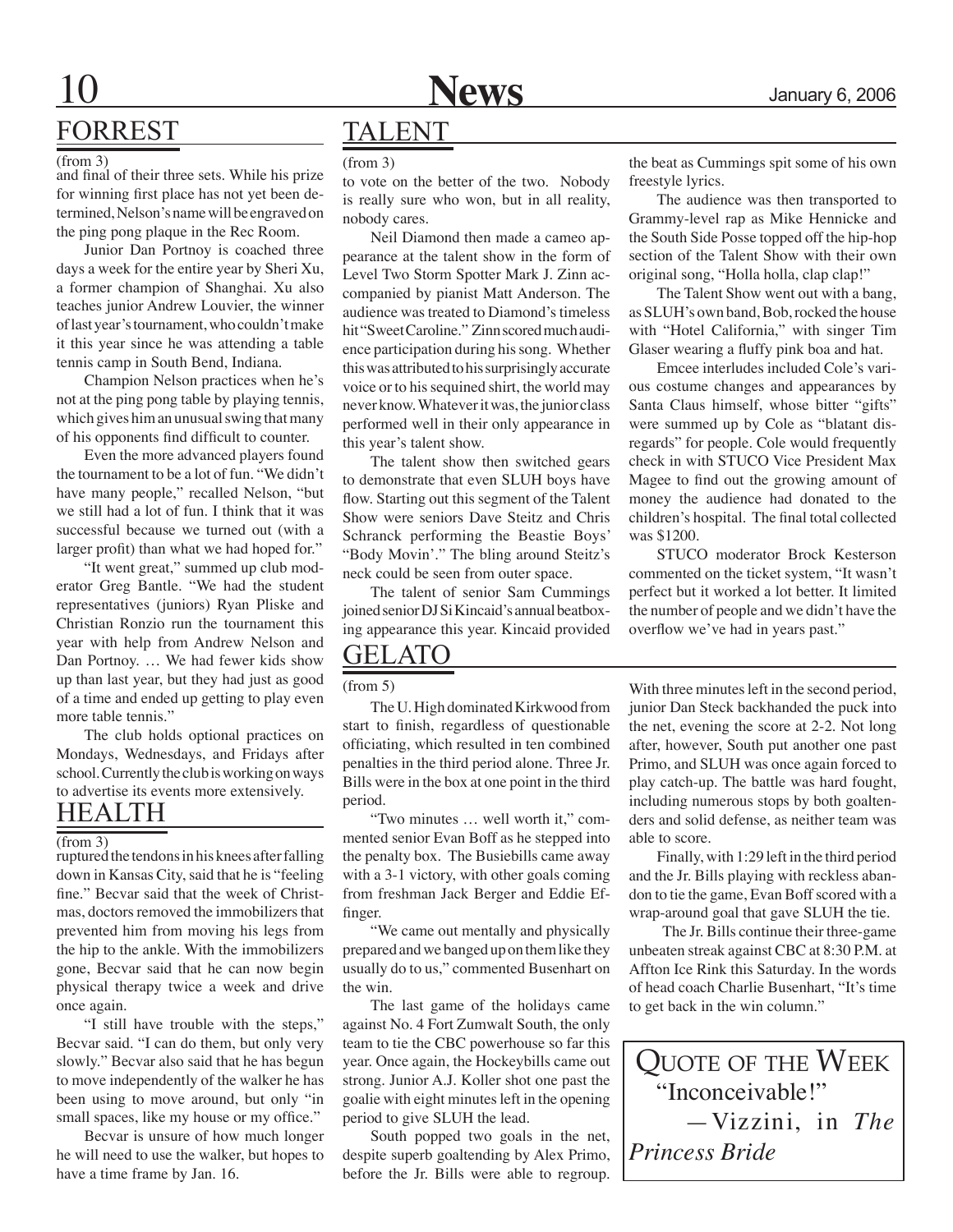# **JESUIT**

### (from 1)

Dec. 22. He will stay with his grandparents in New Orleans while his house is renovated. His house was in four feet of water.

 Picou and his parents stayed with his grandparents in Ladue. Picou comes to St. Louis every summer and Christmas and hopes that he might see some of his SLUH friends on those regular visits.

 Picou also resides in Metairie; however, his house received minimal damage. "My house didn't flood. The water came up to the door and just kind of stopped at the door. The roof kind of leaked a little bit, but it's nothing," Picou said. Picou returned to New Orleans after Christmas on Dec. 26.

Bohren came to SLUH after Lutkewitte and Picou and lived with his mother in their own house in St. Louis. "We got a house. It's just me and my mom, and my dad is in New Orleans fixing the house," said Bohren.

Bohren, who lives in the middle of New Orleans, said, "I've already been back three times. We're currently working on two rooms of my house that got two feet of water." Bohren returned to New Orleans on the final day before Christmas break, Dec. 21.

 Bohren, Lutkewitte, and Picou are part of the wave of new activity returning to New Orleans. Currently, the population is about one third of what it was before Hurricane Katrina, according to Bohren. Bohren commented, "The numbers are increasing every day. The schools are starting to reopen, so that means all the kids can come back, so all the parents can come back too. So it's going to increase a lot after January."

Lutkewitte and Picou attended Jesuit High School in New Orleans. Jesuit High reopened after Thanksgiving on Nov. 28. Much of the student body is expected back for the new semester starting Jan. 24.

 Bohren attended Ben Franklin High School, a magnet school in the New Orleans public school system.

Lutkewitte and Picou both felt that academics at SLUH were comparable to Jesuit. However, Bohren said, "(SLUH) is easier than the one I go to but harder than (Jesuit)."

"My school is more disciplined," Picou said, noting that, at Jesuit, students cannot have long hair or earrings. He also compared

west of New Orleans, returned to the city  $\overline{ROTC}$  uniform." (from 6) the uniform of Jesuit to a "1950s Marine ROTC uniform."

> Lutkewitte and Picou were told to receive a final grade for the classes they were taking at SLUH this semester and give it to Jesuit, which would then determine accreditation.

> Bohren said, "I can retake whatever courses I think I need to. What they're going to do is to have two classes for each subject and one of them is going to cover the whole year in one semester and the other is just going to start where they were to start for the second semester."

> The New Orleans students tried to take classes that they would have taken in New Orleans.

> On the whole, the New Orleans students made friends and enhanced the SLUH community.

> Of Bohren, junior John Merkley said, "He was a sweet kid."

> Lutkewitte participated on the SLUH cross country team. "He was a great guy. He knew a lot of things that I didn't even know existed. He was a smart kid," said junior Nick Herman.

> "They were tremendous," said theology teacher Matt Sciuto, who taught Lutkewitte and Bohren. Sciuto continued, "Kyle came in probably two weeks late and he became the best student in the class."

> Junior Tom Tandler commented on Picou's personality, "He was always happy and cracking jokes."

> Lutkewitte and Picou, who have family living in St. Louis, hope to visit SLUH sometime on one of their scheduled visits to St. Louis. Bohren thinks that he will return to St. Louis sometime in January.

## VOUYOUKAS

### $($ from 6)

in the same day against Madison and Triad. SLUH held Madison to just one point in the first quarter of the Dec. 30 game while scoring 13 of their own and never looked back, shooting over 50 percent for the first time in six games.

It was more of the same against Triad, as the Knights did not post double-digit scoring in any quarter of the game. Showing their offensive potential, SLUH scored 24 points in the third quarter, which almost overshadowed

## MONEYPENNY

smallbore rifle shots. The relays continued into Sunday evening, testing the minds and bodies of the shooters and the scorers. "It was a really long two days," said former varsity manager Matt Winkeler. "We scored over 3,000 targets."

The varsity team, consisting of seniors Bryan Carlin, Joe Reinders, Pat Zelaya, and junior Joel Schmidt, accumulated a score of 4401-136X, which tied the Quincy (Ill.) Bluedevils (4401-141X), but lost on X's.

An X is a shot that completely removes the center dot and counts as a ten as well as the tie-breaker in competitive smallbore shooting. Therefore, if two teams' scores are tied but one has more X's, that team wins.

The JV Boltactionbills, made up of juniors Rob Perkins, Zach Brooks, Nate Komorowski, and sophomore Sam Gall, also put up good scores, ending with a score of 4322-130X.

The Riflebills' next match is this weekend, the Junior Olympic (JO) Qualifier for air rifle. If a participant is the highest scorer in the state or attains the score set by the JO officials, that competitor will represent his state in the JO Competition at the Olympic Training Center in Colorado Springs, Col., during spring break. It is a great chance to meet and compete against the top shooters in the nation and also to gain valuable bigmatch experience.

Any freshman wanting to start a shooting career or who just wants to have fun and try something that no other high school in St. Louis offers is welcome to come down to the rifle range every Tuesday and Thursday.

Triad's final score of 25. Geno McNeil put up 16 points in the victory.

After a 1-4 start, the Jr. Bills came out even at 4-4 over the break, and now stand at 5-8. The Jr. Bills have a chance to improve their record even more tonight at home against archrival CBC. Fans were able to see shades of a truly talented team in the last two games of the Holiday Classic, and they can come out and help the Jr. Bills on the march back to .500 tonight.